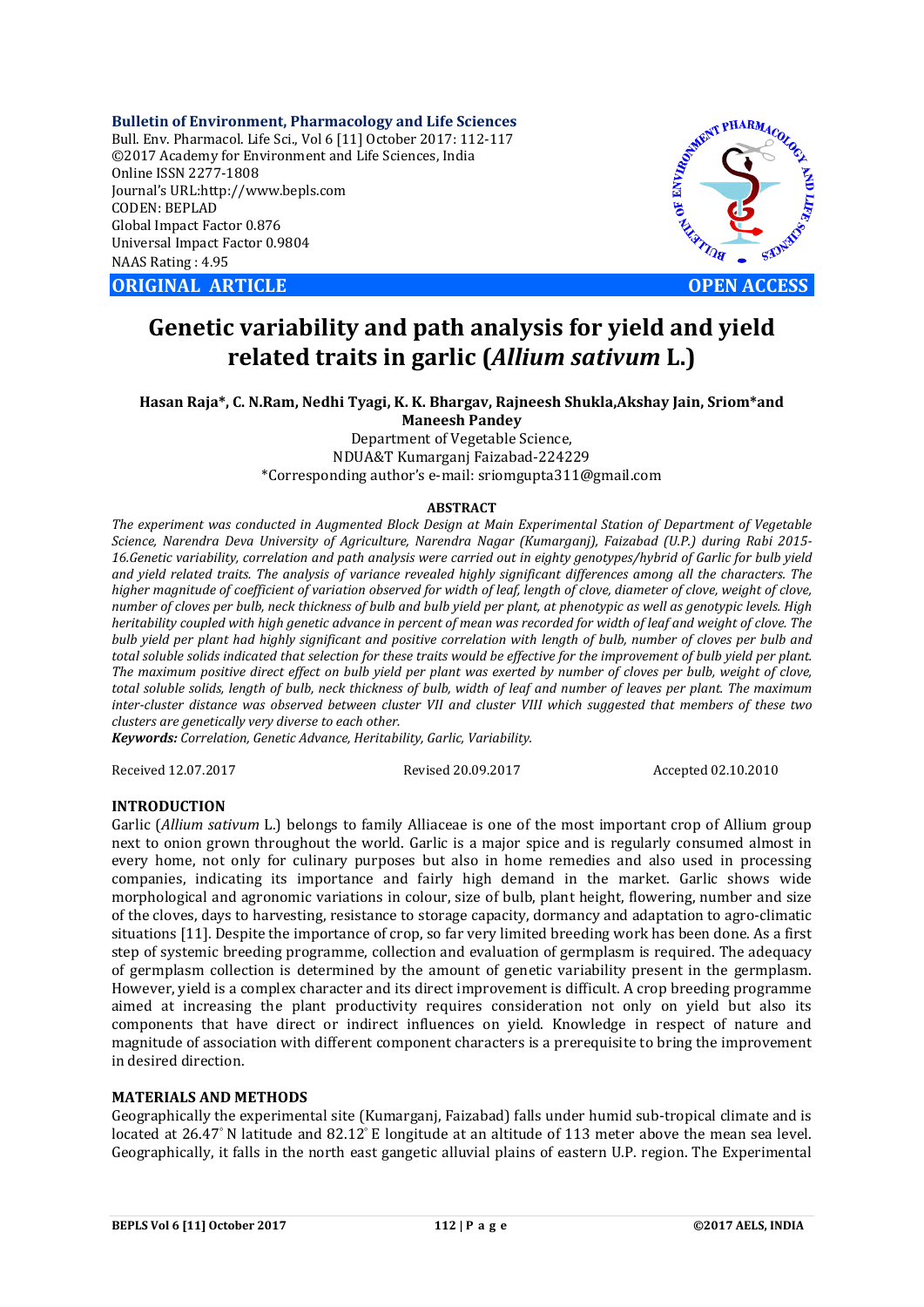field had sandy loam soil, low in organic carbon, nitrogen, medium in phosphorous, potash and slightly alkaline (pH-8.0) in nature. The mechanical mixture of soil was 64.4 % sand, 27.8 % silt and 11.3 % clay.

The experimental material of garlic used in the present study were, the collections from different places of Uttar Pradesh. Eighty genotypes have been used in the present study. The experiment was laid out in augmented block design.

The observations were recorded on five randomly selected plants of each row. Average of data from the sampled plant of each treatment was used for statistical analyses in order to draw valid conclusions. The following observations were recorded during the course of experimentation on following characters-Plant height (cm), Number of leaves per plant, Length of leaf (cm), Width of leaf (cm),Neck thickness of bulb (cm), Diameter of bulb (cm),Length of bulb (cm), Bulb yield per plant (g), Number of cloves per bulb, Weight of clove (g), Length of clove (cm), Diameter of clove (cm), Total soluble solids (%).

The analysis of variance for augmented block design was carried out by [13]. The coefficient of variation for different characters was calculated as suggested by [3]. Heritability and genetic advance was calculated by [1]. The correlation coefficient among different traits is evaluated by the formula of [15]. The path analysis was calculated by suggestion of [5] and genetic divergence analysis was done by [10].

# **RESULTS AND DISCUSSION**

The analysis of variance for the design of experiment indicated that the mean squares due to genotypes were highly significant for most of the characters indicating a wide genetic variability among the genotypes.

| S. N. | Characters                  |               | Source of variation |           |
|-------|-----------------------------|---------------|---------------------|-----------|
|       |                             | <b>Blocks</b> | Checks              | Error     |
|       |                             | d.f. (6)      | d.f. (2)            | d.f. (12) |
| 1     | Plant height (cm)           | 3.26          | 42.93**             | 6.30      |
| 2     | Number of leaves per plant  | 0.48          | $1.03*$             | 0.23      |
| 3     | Length of leaf (cm)         | 1.08          | $20.62**$           | 1.88      |
| 4     | Width of leaf (cm)          | 0.06          | $0.18*$             | 0.03      |
| 5     | Neck thickness of bulb (cm) | 0.05          | $0.15**$            | 0.02      |
| 6     | Diameter of bulb (cm)       | 0.08          | $0.27*$             | 0.06      |
| 7     | Bulb yield per plant (g)    | 1.45          | 19.33**             | 1.30      |
| 8     | Number of cloves per bulb   | 2.85          | 80.59**             | 1.06      |
| 9     | Weight of clove (g)         | 0.05          | $0.13**$            | 0.01      |
| 10    | Length of clove (cm)        | 0.13          | $0.41**$            | 0.06      |
| 11    | Diameter of clove (cm)      | 0.02          | $0.27**$            | 0.03      |
| 12    | Total soluble solids (%)    | 1.41          | $11.47**$           | 1.69      |

**Table 1: Analysis of variance (Augmented design) for twelve characters in garlic germplasm.**

**\*, \*\* Significant at 5% and 1% probability level, respectively**

The assessment of PCV, GCV and heritability helps in estimating the contribution of genes and environment in the expression of any trait, while facilitating a plant breeder for better and effective selection. In the present investigation, for all the studied traits we recorded a higher PCV over the GCV indicting towards the major role of environment the expression of traits. The estimates of phenotypic coefficient of variation (PCV) were higher than the genotypic coefficient of variation (GCV) for all the characters. Both PCV and GCV were high for width of leaf, length of clove, diameter of clove, weight of clove, number of cloves per bulb, neck thickness of bulb and bulb yield per plant in the genotypes. Similar results were reported by [6,7, 8, 12].

The higher magnitude of heritability coupled with high genetic advance in per cent of mean was recorded for width of leaf and weight of clove, neck thickness of bulb, number of cloves per bulb, length of clove and diameter of clove. It indicated that these traits are governed by additive gene action and phenotypic selection would be effective for improvement of these traits. Similar results have been reported by [19], [12], [6, 7, 8, 18].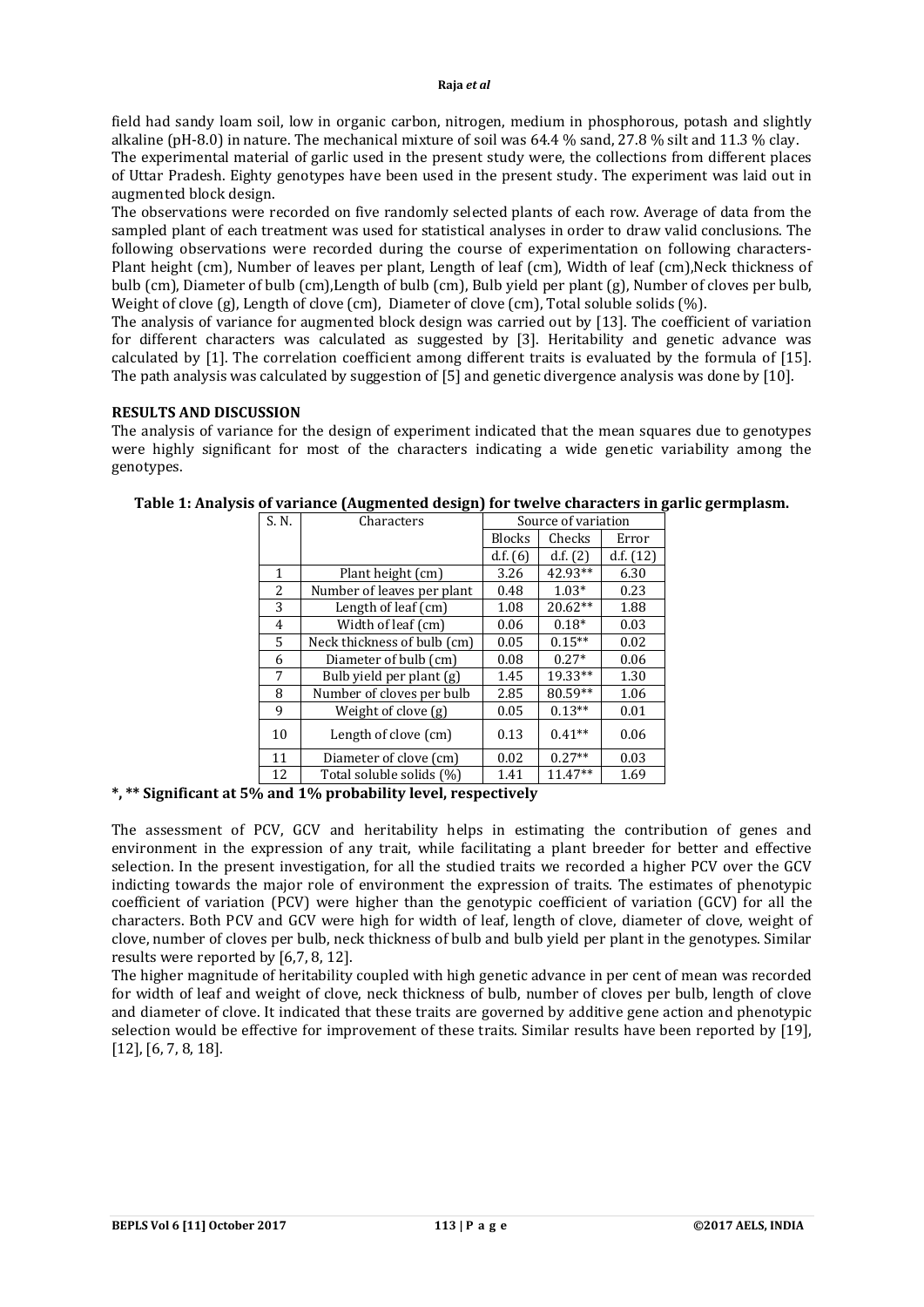|                             |              | Range        | General | $\mathbf{\Omega}$<br>Genotypic | Phenotypic         | Heritability | Genetic        | Genetic            |
|-----------------------------|--------------|--------------|---------|--------------------------------|--------------------|--------------|----------------|--------------------|
| <b>Parameters</b>           |              |              | mean    | coefficients<br>of             | coefficients<br>of | (%)          | advance        | advance            |
| <b>Characters</b>           | Min.         | Max.         |         | variation                      | variation          |              |                | in                 |
|                             |              |              |         |                                |                    |              |                | percent<br>of mean |
|                             | $\mathbf{1}$ | $\mathbf{2}$ | 3       | $(\%)$<br>4                    | (%)<br>5.          | 6            | $\overline{7}$ | 8                  |
|                             |              |              |         |                                |                    |              |                |                    |
| Plant height (cm)           | 70.60        | 35.00        | 57.57   | 7.35                           | 5.97               | 65.93        | 5.84           | 9.99               |
| Number of leaves            | 9.60         | 4.60         | 7.72    | 9.39                           | 6.85               | 53.12        | 0.77           | 10.30              |
| per plant                   |              |              |         |                                |                    |              |                |                    |
| Length of leaf (cm)         | 41.20        | 22.80        | 33.07   | 7.71                           | 6.76               | 76.84        | 4.51           | 12.21              |
| Width of leaf (cm)          | 3.01         | 0.88         | 1.64    | 20.71                          | 15.58              | 56.60        | 0.34           | 24.15              |
| Neck thickness of           | 2.10         | 1.01         | 1.46    | 19.85                          | 15.64              | 62.04        | 0.33           | 25.38              |
| bulb (cm)                   |              |              |         |                                |                    |              |                |                    |
| Diameter of bulb            | 4.34         | 2.24         | 3.63    | 10.49                          | 7.54               | 51.64        | 0.39           | 11.16              |
| (cm)                        |              |              |         |                                |                    |              |                |                    |
| <b>Bulb Yield per plant</b> | 29.12        | 15.16        | 22.64   | 11.79                          | 10.69              | 82.16        | 4.57           | 19.96              |
| (g)                         |              |              |         |                                |                    |              |                |                    |
| Number of clove per         | 26.60        | 11.10        | 20.40   | 27.16                          | 26.63              | 96.13        | 10.39          | 53.80              |
| bulb                        |              |              |         |                                |                    |              |                |                    |
| Weight of clove (g)         | 2.30         | 1.01         | 1.23    | 18.96                          | 16.49              | 75.62        | 0.35           | 29.54              |
| Length of clove (cm)        | 3.48         | 1.26         | 2.34    | 15.47                          | 12.42              | 64.48        | 0.56           | 20.55              |
| Diameter of clove           | 2.01         | 0.88         | 1.38    | 23.85                          | 19.61              | 67.60        | 0.47           | 33.22              |
| (cm)                        |              |              |         |                                |                    |              |                |                    |
| Total soluble solids        | 41.01        | 28.42        | 35.03   | 6.16                           | 4.99               | 65.84        | 3.01           | 8.35               |
| $\%$                        |              |              |         |                                |                    |              |                |                    |

### **Table-2: Estimates of range, general mean, genotypic and phenotypic coefficient of variation, heritability, genetic advance and genetic advance in percent of mean for twelve characters in garlic.**

Table 3 elucidates that in general, the genotypic correlation coefficients were higher than the respective phenotypic correlations which might be from modifying effect of environment on the association of characters atgenotypic level. Selection of yield as such may not be effective since there may be number of genes for bulb yield and bulb yield may be resultant of interaction among its various components. The length of bulb, number of cloves per bulb and total soluble solids has positive and highly desirable association with bulb yield and selection of these traits would be effective for the yield improvement. Similar results have been reported by [17], [14, 15, 16] and [4].

The expression of a complex character such as bulb yield depends upon the interplay of a number of component attributes and the path coefficient analysis. Thus, a significant improvement in bulb yield can be expected through selection in the component traits with high positive direct effects.

**Table 3: Phenotypic (P) correlation coefficients between twelve characters in garlic germplasm**

| <b>Character</b>                        | Leaves per<br>Number of<br>Plant | Leaf Length (cm) | Leaf Width (cm) | Diameter of<br><b>Bulb</b> (cm) | Neck Thickness of<br><b>Bulb</b> (cm) | Number Of Cloves<br>per Bulb | Length of clove<br>$\left(\mathrm{cm}\right)$ | Weight of Clove<br>ල | Diameter of<br>Clove (cm) | $T.S.S$ (%) | <b>Bulb yield per</b><br>plant (g) |
|-----------------------------------------|----------------------------------|------------------|-----------------|---------------------------------|---------------------------------------|------------------------------|-----------------------------------------------|----------------------|---------------------------|-------------|------------------------------------|
| Height<br>Plant<br>$\text{(\text{cm})}$ | $0.4660**$                       | $0.6482**$       | $0.2598**$      | $0.4490**$                      | $0.2305*$                             | $0.2254*$                    | $0.3204**$                                    | 81010-               | -0.1293                   | $0.2600*$   | 0.0346                             |
| Leaves per<br>Number of<br>Plant        |                                  | 0.0637           | 0.2366*         | 0.3991**                        | 0.0388                                | $0.2759*$                    | 0.2182*                                       | -0.0267              | 6+60'0-                   | 0.1882      | 0.1620                             |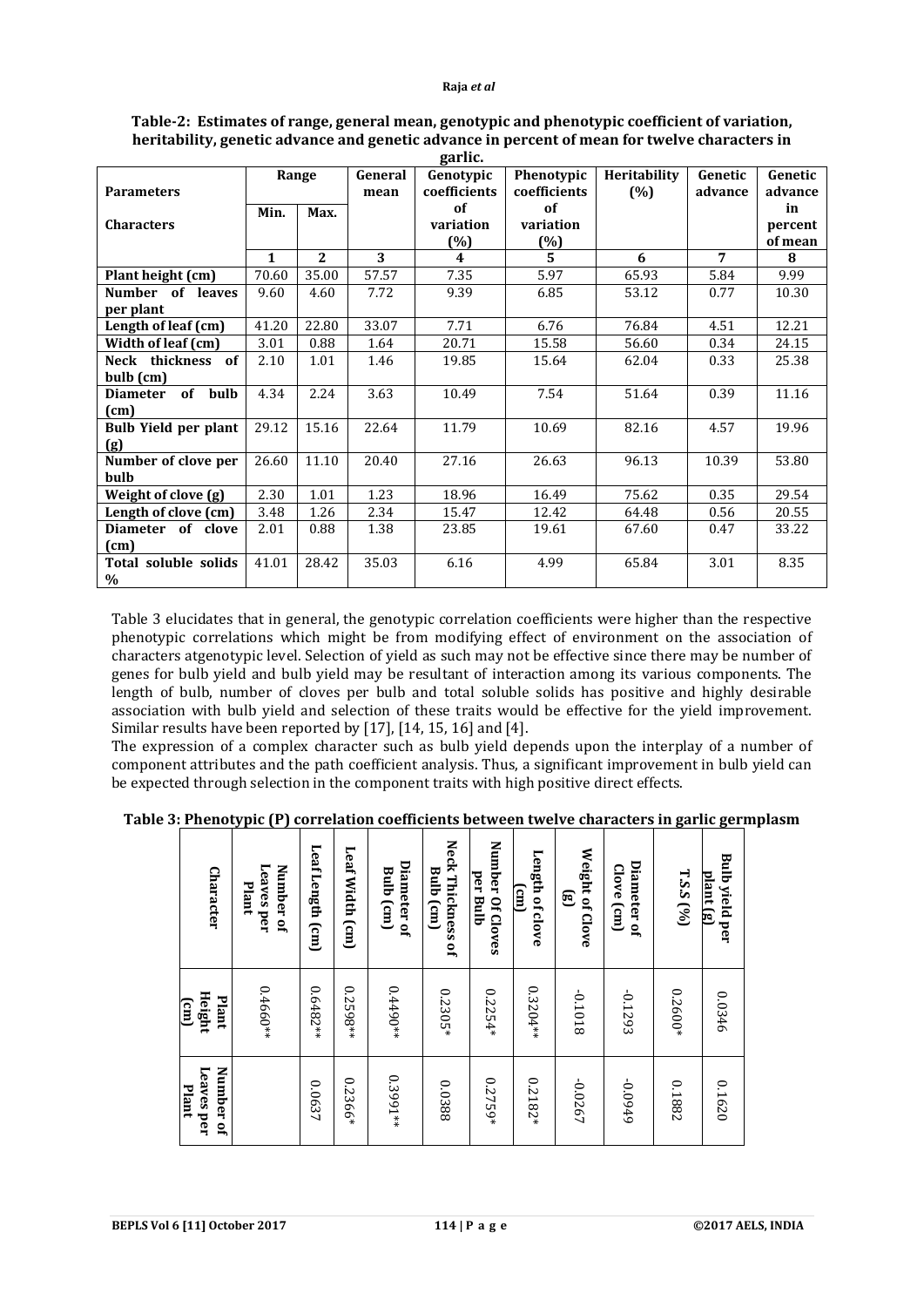|                                                                                                                                                                                                                                                                                                                                                                           | Length of<br>leaf (cm)                              |  |  | -0.0495 | 0.1239     | 0.1259    | -0.0467         | 0.3693**  | -0.0545   | 0.0349    | 0.1601    | -0.0364    |                   |
|---------------------------------------------------------------------------------------------------------------------------------------------------------------------------------------------------------------------------------------------------------------------------------------------------------------------------------------------------------------------------|-----------------------------------------------------|--|--|---------|------------|-----------|-----------------|-----------|-----------|-----------|-----------|------------|-------------------|
|                                                                                                                                                                                                                                                                                                                                                                           | leaf (cm)<br>Width of                               |  |  |         | $0.2859**$ | $0.2348*$ | -0.0443         | $-0.0443$ | -0.0759   | -0.0695   | 8800'0-   | -0.1059    |                   |
|                                                                                                                                                                                                                                                                                                                                                                           | Diameter<br>of Bulb<br>$\overline{\text{cm}}$       |  |  |         |            | 8448      | $0.2278*$       | 0.0617    | $-0.0240$ | -0.0348   | 0.0093    | 6650'0-    |                   |
|                                                                                                                                                                                                                                                                                                                                                                           | Thickness of<br>bulb(cm)<br><b>Neck</b>             |  |  |         |            |           | -0.0211         | $-0.1033$ | 0.0236    | +280.0-   | 0.1372    | -0.0805    |                   |
|                                                                                                                                                                                                                                                                                                                                                                           | Number 0f<br>Cloves per<br>Bulb                     |  |  |         |            |           |                 | 10+10     | 0.0027    | $-0.1355$ | 0+60'0    | $0.4769**$ |                   |
|                                                                                                                                                                                                                                                                                                                                                                           | Clove (cm)<br>Length of                             |  |  |         |            |           |                 |           | 82378     | 1710.0-   | 0.1254    | 0.0597     |                   |
|                                                                                                                                                                                                                                                                                                                                                                           | Weight of<br>Clove (g)                              |  |  |         |            |           |                 |           |           | 0.0628    | 1711.0    | -0.0179    |                   |
|                                                                                                                                                                                                                                                                                                                                                                           | Diamete<br>of Clove<br>$\left[\widehat{\Xi}\right]$ |  |  |         |            |           |                 |           |           |           | $-0.1439$ | $-0.1225$  |                   |
|                                                                                                                                                                                                                                                                                                                                                                           | solids (%)<br>soluble<br>Total                      |  |  |         |            |           |                 |           |           |           |           | $-0.0415$  |                   |
| *, ** Significant at 5% and 1% probability level, respectively<br>The maximum positive direct effect towards the bulb yield per plant was expressed by number of clove<br>per bulb, weight of clove, total soluble solids, length of bulb, neck thickness of bulb, width of leaf an<br>number of leaves per plant. Similar results have been reported by [22, 23, 4, 20]. |                                                     |  |  |         |            |           |                 |           |           |           |           |            |                   |
| <b>BEPLS Vol 6 [11] October 2017</b>                                                                                                                                                                                                                                                                                                                                      |                                                     |  |  |         |            |           | 115   $P$ a g e |           |           |           |           |            | ©2017 AELS, INDIA |

# **\*, \*\* Significant at 5% and 1% probability level, respectively**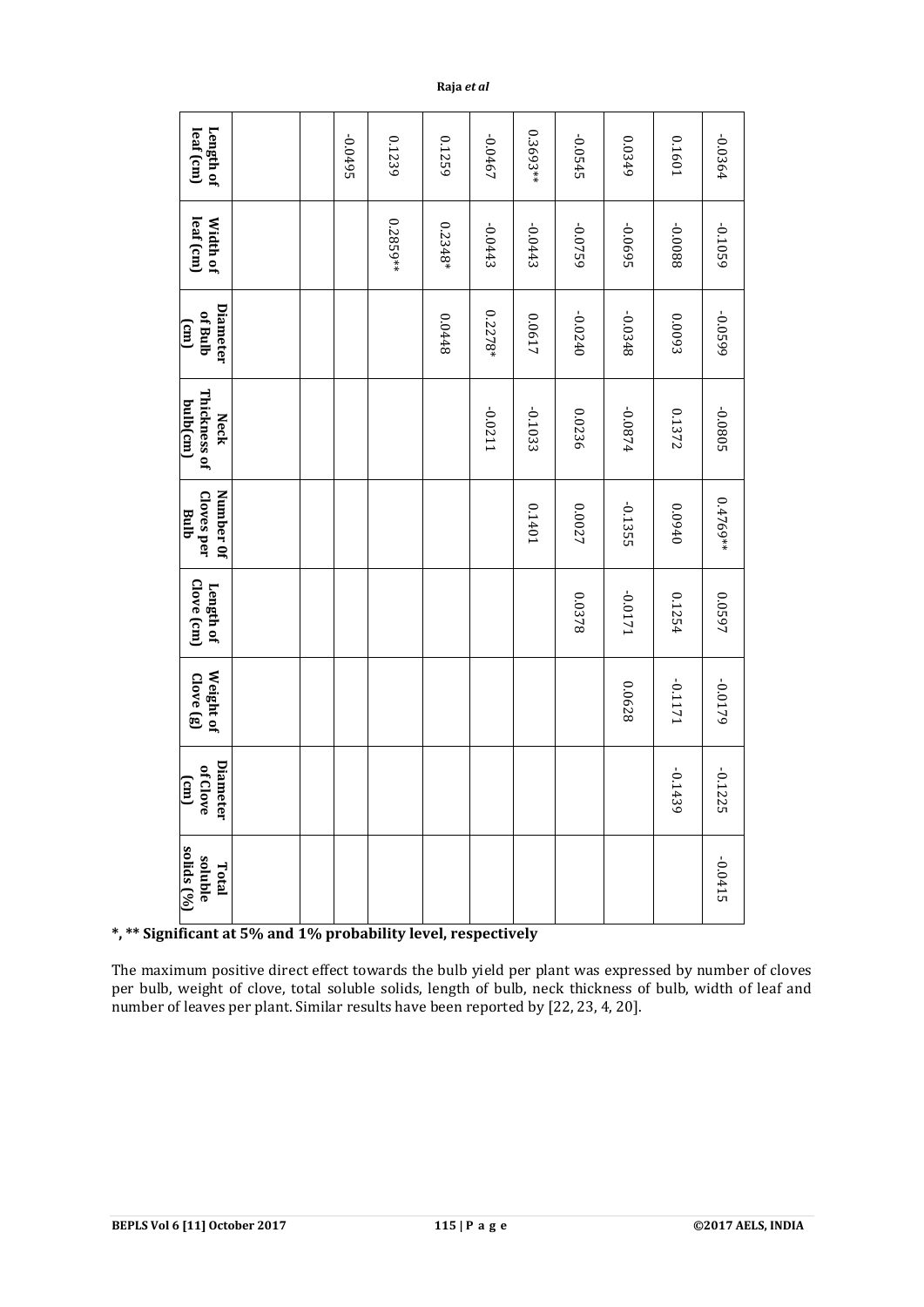# **Raja** *et al*

|                                          |                   |                         |                     |                    |                       | level                                     |                             |                     |                     |                        |           |                          |
|------------------------------------------|-------------------|-------------------------|---------------------|--------------------|-----------------------|-------------------------------------------|-----------------------------|---------------------|---------------------|------------------------|-----------|--------------------------|
| Characters                               | Plant height (cm) | No. of leaves per plant | Length of leaf (cm) | Width of leaf (cm) | Diameter of bulb (cm) | Neck Thickness bulb<br>$\epsilon_{\rm m}$ | qmq<br>Number of cloves per | Length of clove(cm) | Weight of clove (g) | Diameter of clove (cm) | T.S.S     | Bulb yield per plant (g) |
| Plant<br>height<br>$\left( \min \right)$ | $-0.0630$         | -0.0294                 | $-0.0409$           | -0.0163            | -0.0283               | $-0.0145$                                 | $-0.0142$                   | $-0.0202$           | 0.0064              | 1800'0                 | -0.0164   | 0.0346                   |
| Plant<br>leaves per<br>No. of            | 0.0769            | 0.1650                  | 0.0105              | 0'0390             | 0.0658                | 0.0064                                    | 0.0455                      | 0.0360              | $-0.0044$           | -0.0156                | 0.0310    | 0.0225                   |
| of leaf<br>Length<br>(cm)                | 0.0517            | 050050                  | 8620'0              | -0.0039            | 0.0099                | 0.0100                                    | -0.0037                     | 0.0295              | $-0.0043$           | 0.0027                 | 0.0127    | -0.0364                  |
| leaf (cm)<br>Width of                    | -0.0112           | 20102                   | 0.0021              | $-0.0432$          | $-0.0123$             | 1010'0                                    | 0.0019                      | 0.0019              | 0.0032              | 0.0030                 | 0.0003    | -0.1059                  |
| bulb (cm)<br>Diameter of                 | 6Z60'0-           | -0.0826                 | $-0.0256$           | $-0.0592$          | $-0.2070$             | $-0.0020$                                 | 0.1137                      | $-0.0022$           | 0.0007              | 0.0027                 | 1100.0    | 6650'0-                  |
| bulb (cm)<br>Thickness of<br><b>Neck</b> | -0.0106           | -0.0017                 | 8500.0-             | 8010'0-            | 2600'0-               | 09+0'0-                                   | 0.0009                      | 0.0009              | 0.0010              | 0.0040                 | $-0.0063$ | -0.0805                  |
| per bulb<br>Cloves<br>No. of             | 0.1125            | $-0.0017$               | $-0.0233$           | $-0.022$           | $-0.047$              | $-0.0105$                                 | 166+70                      | 0.0699              | 0.0013              | -0.0676                | 0.0469    | 0.4769                   |
| clove (g)<br>Length of                   | +110.0-           | 8200.0-                 | -0.0132             | 0.0015             | -0.0127               | 0.0037                                    | 050050                      | -0.0358             | 0.0545              | 0.0006                 | 10.044    | 0.0559                   |
| clove (cm)<br>Weight of                  | 0.0033            | 80000                   | 81000               | 0.0025             | 0.0049                | -0.0007                                   | 4760.0                      | 0.0065              | $-0.033$            | -0.0020                | 8800.0    | -0.0179                  |
| love (cm)<br>Diameter of                 | 0.0103            | 0.0076                  | -0.0028             | 0.0055             | 0.0072                | 020000                                    | 0.0108                      | 0.0013              | $-0.0050$           | 0080'0-                | 0.0115    | $-0.1222$                |
| $T.S.S$ (%)                              | -0.0309           | $-0.0223$               | 0610'0-             | 0100'0             | 6100'0-               | -0.0163                                   | 1110'0-                     | -0.0149             | 0.0139              | 1710.0                 | 68110     | $-0.0415$                |

**Table-4: Direct and indirect effects of 12 characters on bulb yield per plant in garlic at phenotypic** 

**Residual effect =** 0.172